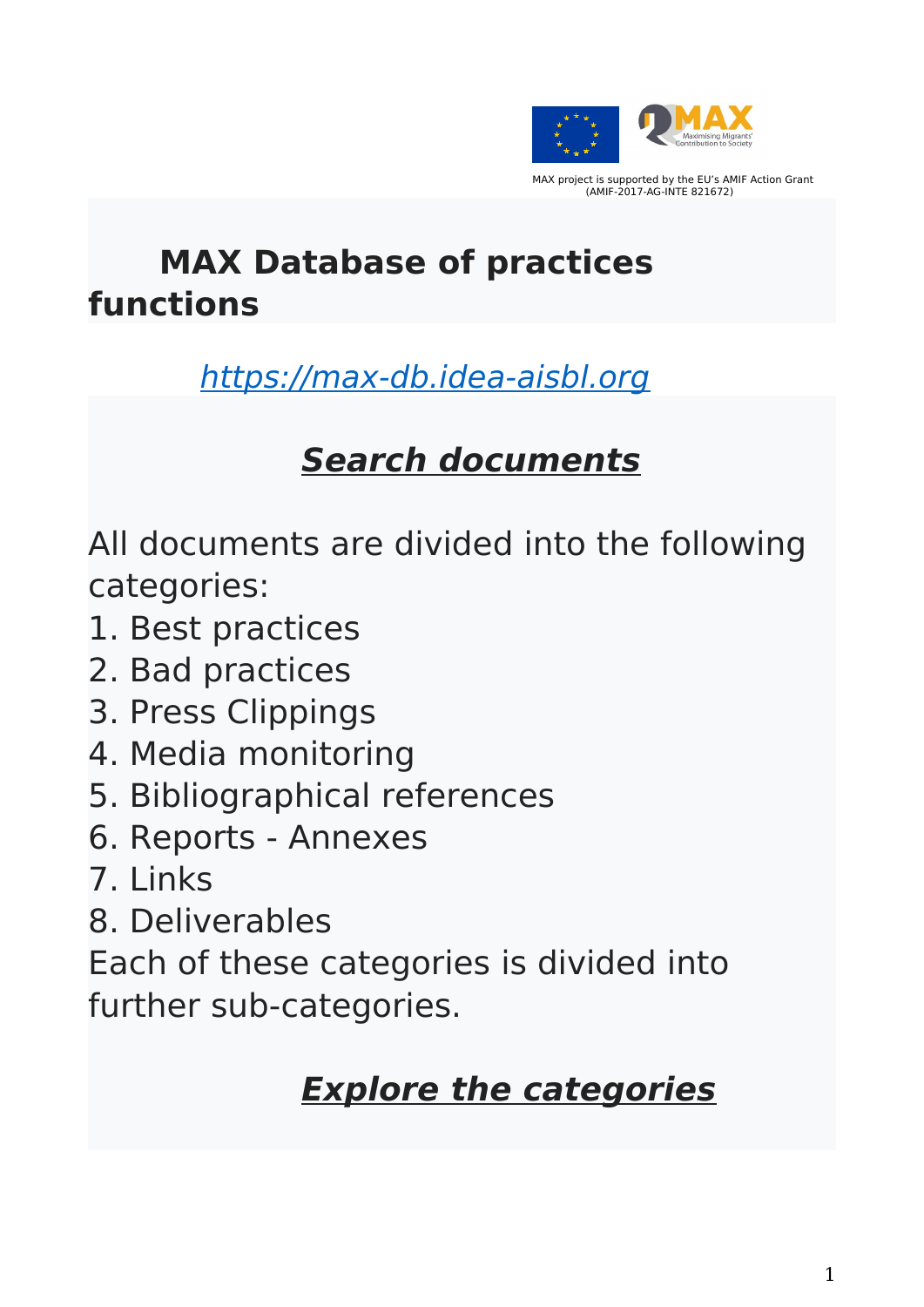After logging in with a specific password (please refer to the Project Lead applicant to receive it):

1.In the left pane, click on "Categories"

2. Select one of the folders, for example "5. Bibliography references"

3. Then click on a subfolder for example "Belgium"

4. The list of documents relating to the choice made will appear in the right pane 5. It is possible to preview the document by clicking on it, it will appear at the bottom right.

6. It is possible to view the document in full screen by clicking on the relative icon with the four diverging arrows

The same procedure is valid for each category / folder in the left pane.

The 8-Deliverables category will be accessible with specific procedures.

# **Full text search**

To perform a full text search, you can click on the Search tab in the upper right corner